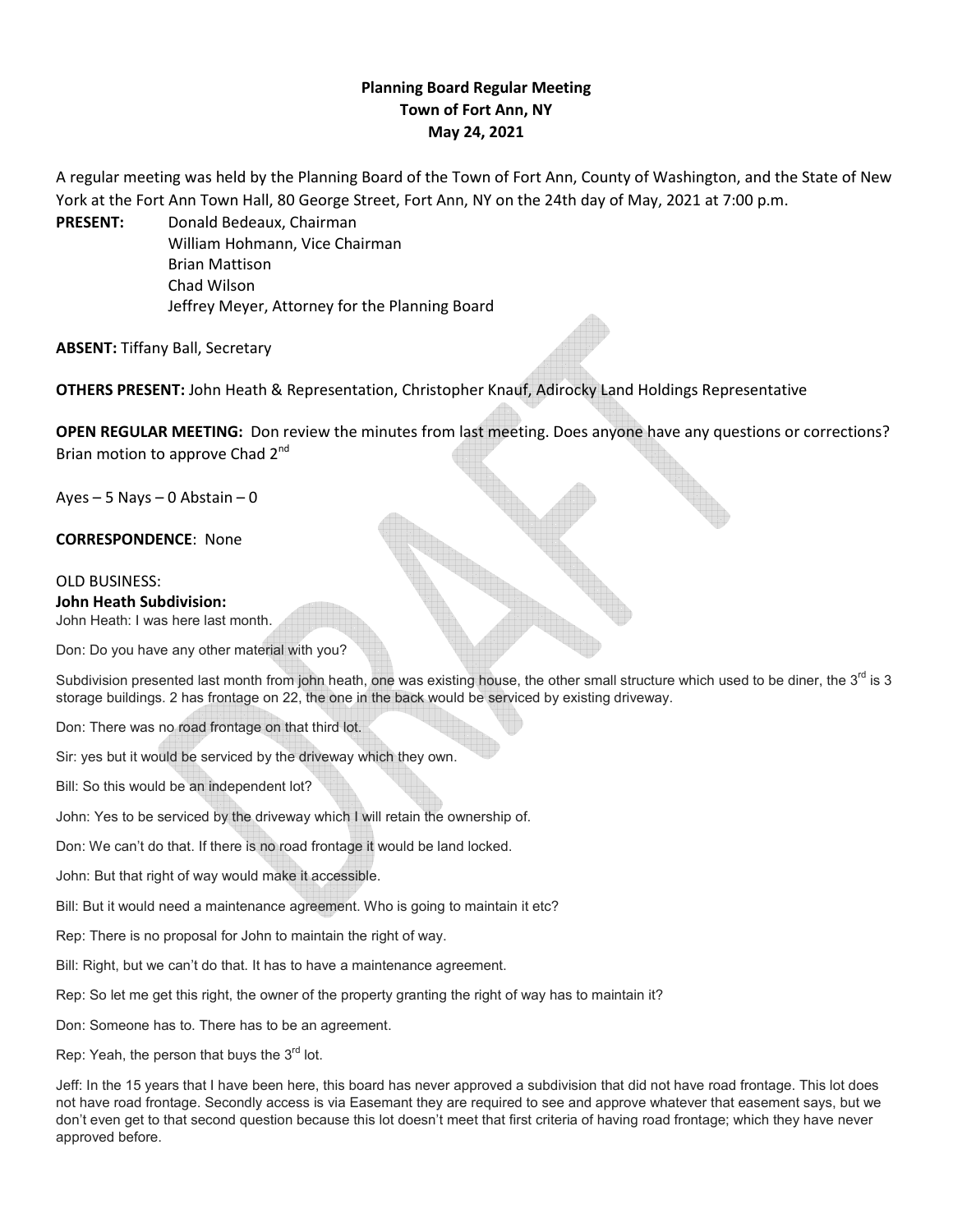Don: What does everyone think?

Brian: The right of way would have to go across all these lots. What's going to happen to the rest of this stuff when you sell this someday?

Rep: So is it my understanding that town of fort ann doesn't approve any lots that are served by an easement?

Jeff: no, it's that any lot to be created must have road frontage. It can be served by an easement, but still has to have road frontage. Don't have to use it that's where the easement comes in, but it has to have it.

Rep: Okay, thank you.

#### **New Business:**

## **Chris Knoff Boundary Line Adjustment:**

 Chris Knoff: I have a parcel between myself and my neighbor. Neighbor wants to buy parcel. Changing 3 foot angle on the forward line. No plans to build anything. Changing it very small. Borderline of a few feet, we both agree on it.

Don: Just this one corner?

Chris: Yes, it's only like 5 feet.

Don: Do you guys have any questions, do you see what he is doing?

Board Members: Yes, seems straight forward.

Bill made motion to approve, Dave 2<sup>nd</sup>.

Ayes  $-5$  Nays  $-0$  Abstain  $-0$ 

#### **Scott Priest Mobile Home Application:**

Scott: I sent in a packet last month. We are talking about buttermilk falls rd parcel. My brother in law owns it so I am speaking for him. We want to put RV sites on it. 3 RV sites, to supplement my retirement. We are targeting mobile vans, I don't want big RV's. Property is 300 feet deep 50 feet wide 500 gallon dump station for waste. No separate septic for each site. Possible buffer fence down one side of it. Just looking for those 3 sites.

Don: What about water?

Scott: At one point we wanted water but not right now because of the cost. Most RV's have self contained units. I was more worried about waste water. APA 35 feet from stream, we went 50 feet.

Don: You would need to go through the state too because you are calling it an RV park. Sewer may be okay as you state it, but I am not certain. But, water would be required. Town of Fort Ann has a mobile home ordinance.

Jeff: To the extent you can't meet the technical requirements. Sanitary male and female facilities, showers, etc.

Scott: They are all self contained units.

Jeff: Doesn't matter, you can get variances from the town but as it stands right now it would require more. You are also supposed to have running water on each site. Public telephone etc. The law is from 1990, so you can explain the reasons you can't comply and go from there. Town Board is the  $2^{nd}$  Monday of every month; I am not sure when they would want meeting materials.

Scott: So you have nothing to do with the application of the Mobile home?

Jeff: Because it doesn't meet all the requirements of this law, no. It would need to go before the town board first.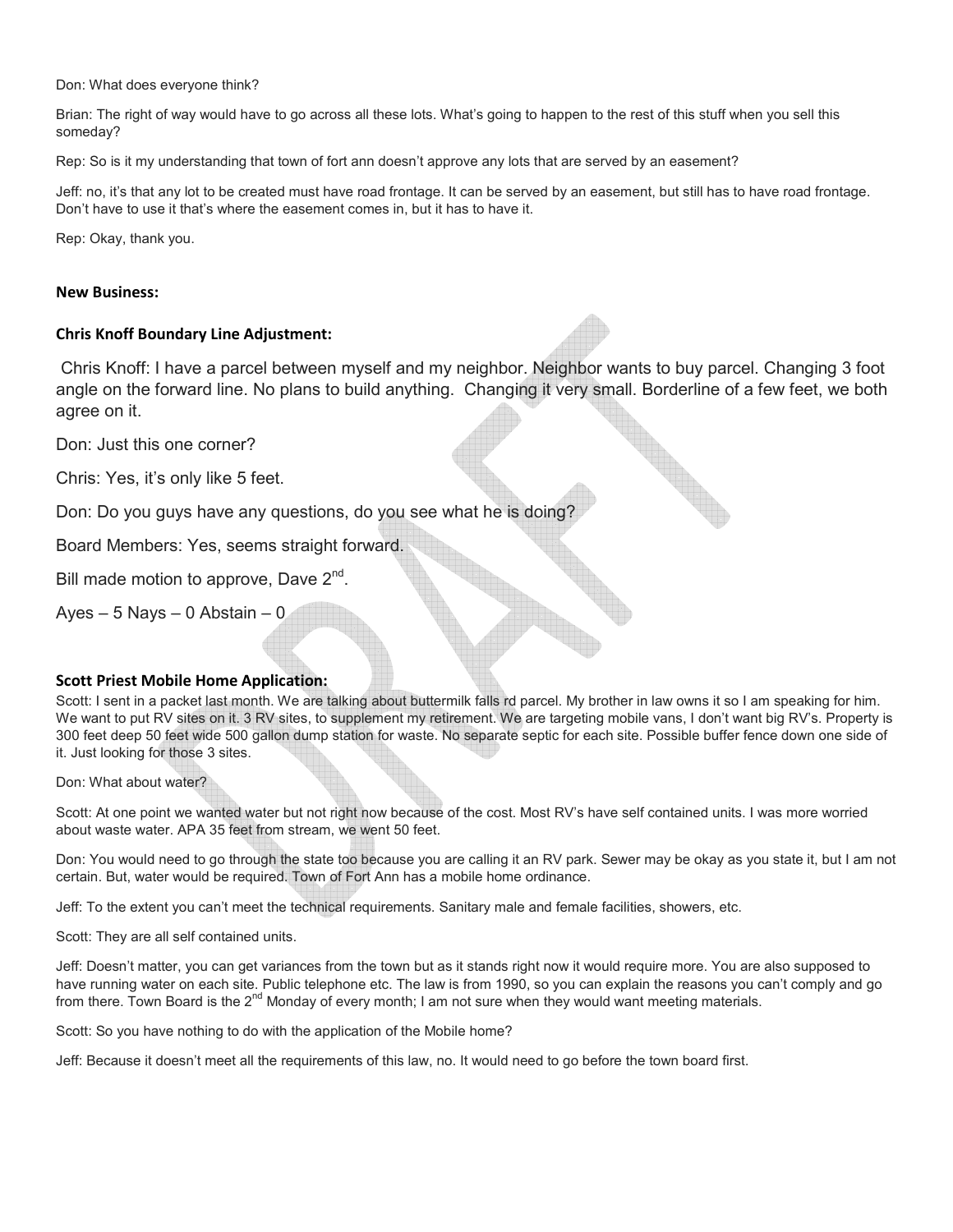# **Helen Denno Subdivision Application:**

Don: Is Gould Lane maintained by the town? Helen: Yes Don: So you are just giving this to your children right? Helen: Yes, giving it to my daughter and her husband. Don: this is pretty straightforward, no landlocked etc. Brian: What exactly are you taking out? Helen: This is all my property we are taking out the 3 acres over here. Brian: Oh Okay. Helen: On the deed we have a spot at the back of the property that has a right of way of 16 feet but the surveyor listed it as 50 feet. Bill: Motion to approve with family exemption pending receipt of final survey map. Chad 2<sup>nd</sup>

Ayes – 5 Nays – 0 Abstain – 0

## **Public Hearing for Adirocky Land Holdings Subdivision Application:**

Bill motion to open public hearing

Ayes – 5 Nays – 0 Abstain - 0

```
Adirocky Representative: subdivision of miss Harris's lot into 2 lots 5.6 2^{nd} 6.23 to retain first lot and sell 2^{nd}. Right next to the truck stop.
```
Don: Selling this?

Adirocky Representative: Yes, no one at this time but that is the intention.

Bill motion to close the public hearing, Brian 2<sup>nd</sup>

Ayes – 5 Nays – 0 Abstain - 0

Jeff read Seqr

Bill Motion of negative declaration Brian 2<sup>nd</sup>

Ayes-5 Nays – 0 Abstain - 0

Bill motion for approval Chad 2<sup>nd</sup>

Ayes – 5 Nays – 0 Abstain – 0

#### **Other Business:**

Don: I want to talk about that new law that they want to enact. Anyone have any questions?

Bill: I would like to see a copy of it, I haven't seen a copy yet.

Jeff: At the last town board meeting they discussed two local laws. Site plan review law requires properties used as short term rentals requires site plan reviews. Once approval is received; there would be a license requirement for properties.

Bill: What about temporary rentals? Like I want to go to Florida for the winter and Brian wants to rent my house?

Jeff: I don't have the full draft of the proposed bill with me, but yes; you could fall into that category depending on circumstances.

Jeff: if you rent a property to multiple parties for less than 30 days than you fall within this requirement.

Don: Has there been complaints?

Jeff: Supervisor says there have been numerous complaints not just related to Hadlock or one particular company, but several related to dogs, vehicles, noise etc.